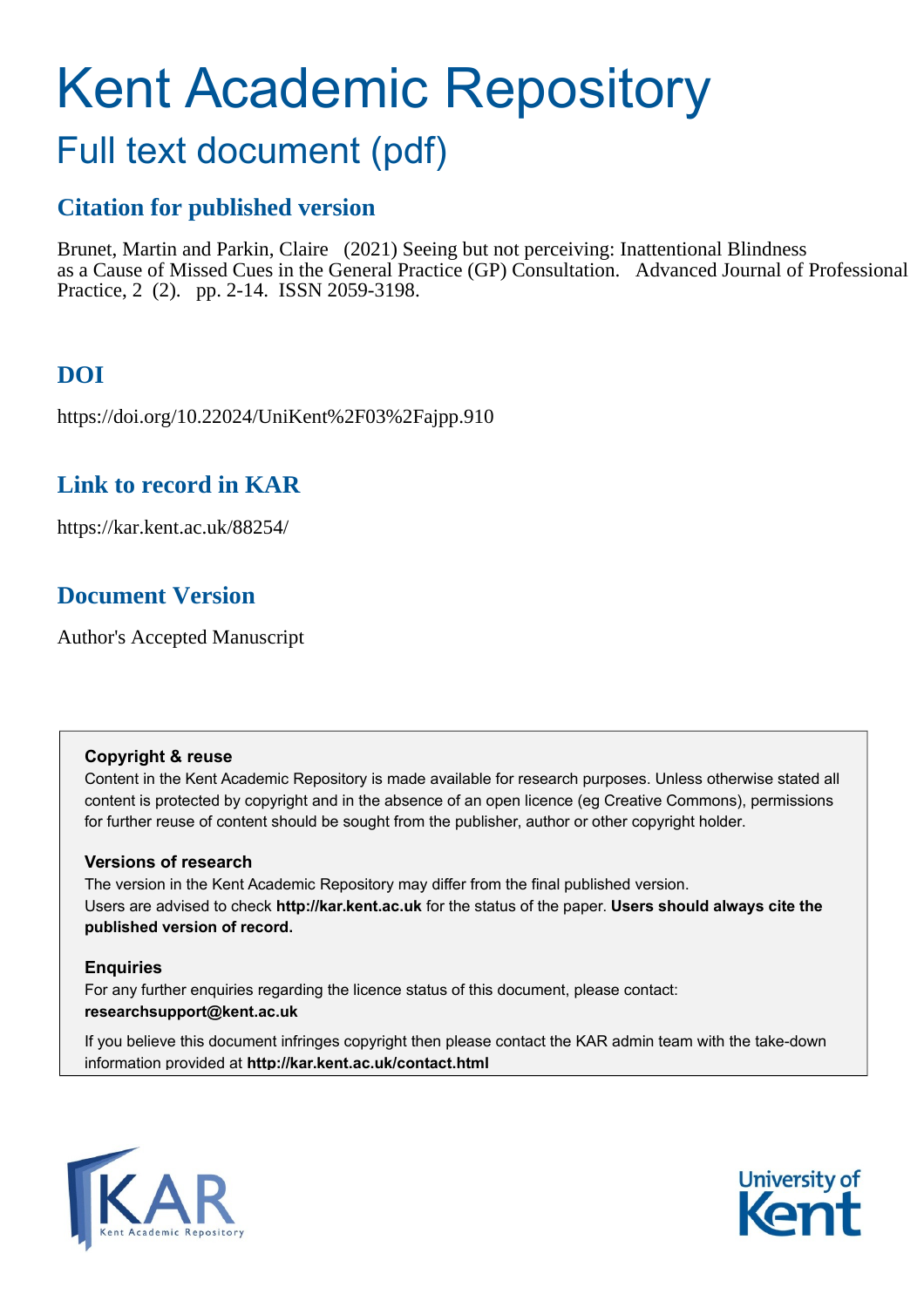Seeing but not Perceiving – Inattentional Blindness as a Cause of Missed Cues in the General Practice (GP) Consultation

**Martin Brunet<sup>a</sup> MB ChB MBCGP MBCP MSc ORCID:** 0000-0002-0241-2303 **Claire Parkin<sup>b</sup>** PhD DIC MSc BSc Hons RN PGCHE FHEA **ORCID:** 0000-0001-9025-1206

- *a. Binscombe Medical Centre, 106 Binscombe, Godalming GU7 3PR*
- *b. Kent and Medway Medical School, Kent, UK.*

### **KEY WORDS**

Inattentional Blindness, Inattentional Deafness, cues, GP consultation, General Practice

### **ABBREVIATIONS**

ASD autistic spectrum disorder | CCTV – controlled circuit television | CPR – cardiopulmonary resuscitation | CT – computerised tomography | GP – General Practice IB – Inattentional Blindness | VR-CoDES – Verona coding definitions of emotional sequences

All authors made substantive intellectual contributions to this study by making substantial contributions to conception and design, acquisition of data, or analysis and interpretation of data; drafting the article or revising it critically for important intellectual content; and giving final approval of the version to be published.

Accepted for publication: July 27th 2020

Address correspondence to: Dr Martin Brunet, Binscombe Medical Centre, 106 Binscombe, Godalming, GU7 3PR.

E-mail: martin.brunet@nhs.net

Chief Editor: Dr Claire ParkinPhD. Current affiliation is both Kent and Medway Medical School and Centre for Professional Practice, University of Kent, M3-22 Medway Building, Chatham Maritime, Kent. ME4 4AG. UK.

[C.L.Parkin@kent.ac.uk](mailto:C.L.Parkin@kent.ac.uk) | claire.parkin@kmms.ac.uk [AJPP@gmail.com](mailto:AJPP@gmail.com) <https://journals.kent.ac.uk/index.php/ajpp/index>

AJPP (ISSN Number: Online 2059-3198). Copyright © 2015

**FINANCIAL DISCLOSURE:** *The authors have indicated that they have no financial relationships relevant to this article to disclose.*

Funded by: N/A

# **AUTHORS: AUTHORS:** The Advanced Advanced Advanced Advanced Advanced Advanced Advanced Advanced Advanced Advanced Advanced Advanced Advanced Advanced Advanced Advanced Advanced Advanced Advanced Advanced Advanced Advance

Inattentional Blindness (IB) is a well-known phenomenon in the field of psychology, but there is very little research within the field of healthcare. This paper suggests that IB could be a significant factor into why doctors in General Practice (GP) frequently fail to respond to cues made by their patients.

### **Abstract**

**Background**: It is well known that healthcare professionals, including GPs, frequently fail to respond to cues made by their patients. A possible explanation for this behaviour is that the phenomenon of IB could lead to a failure to observe the cue, rather than a deliberate choice to ignore it. This study sought to explore that possibility, and to consider whether GP trainees are more susceptible to IB than GP trainers.

**Methods**: The research was a case study involving two groups of participants - GP trainees and GP trainers from a localised GP Training Scheme. Actors were used to record a video of a pre-defined GP consultation involving a patient affected by headaches, who gave two significant cues which were not responded to in the video. Participants observed the video while being asked to focus on the diagnosis and management of the patient's headaches, following which they completed a questionnaire, including questions about the cues.

**Results**: Cues were missed by 24-53% of participants, suggesting a high rate of IB within the GP consultation. Unexpected findings included the recording by some participants of false observations from the video. There was no significant difference between trainers and trainees in the rates of IB.

**Conclusion**: IB appears to be a real and significant phenomenon within the GP consultation, and is likely to have important implications for patient care. More research is needed to confirm these findings, establish IB rates as a

 ©The Author(s). 2020 **Open Access** This article is distributed under the terms of the Creative Commons Attribution 4.0 International License (http://creativecommons.org/licenses/by/4.0/), which permits unrestricted use, distribution, and reproduction in any medium, provided you give appropriate credit to the original author(s) and the source, provide a link to the Creative Commons license, and indicate if changes were made.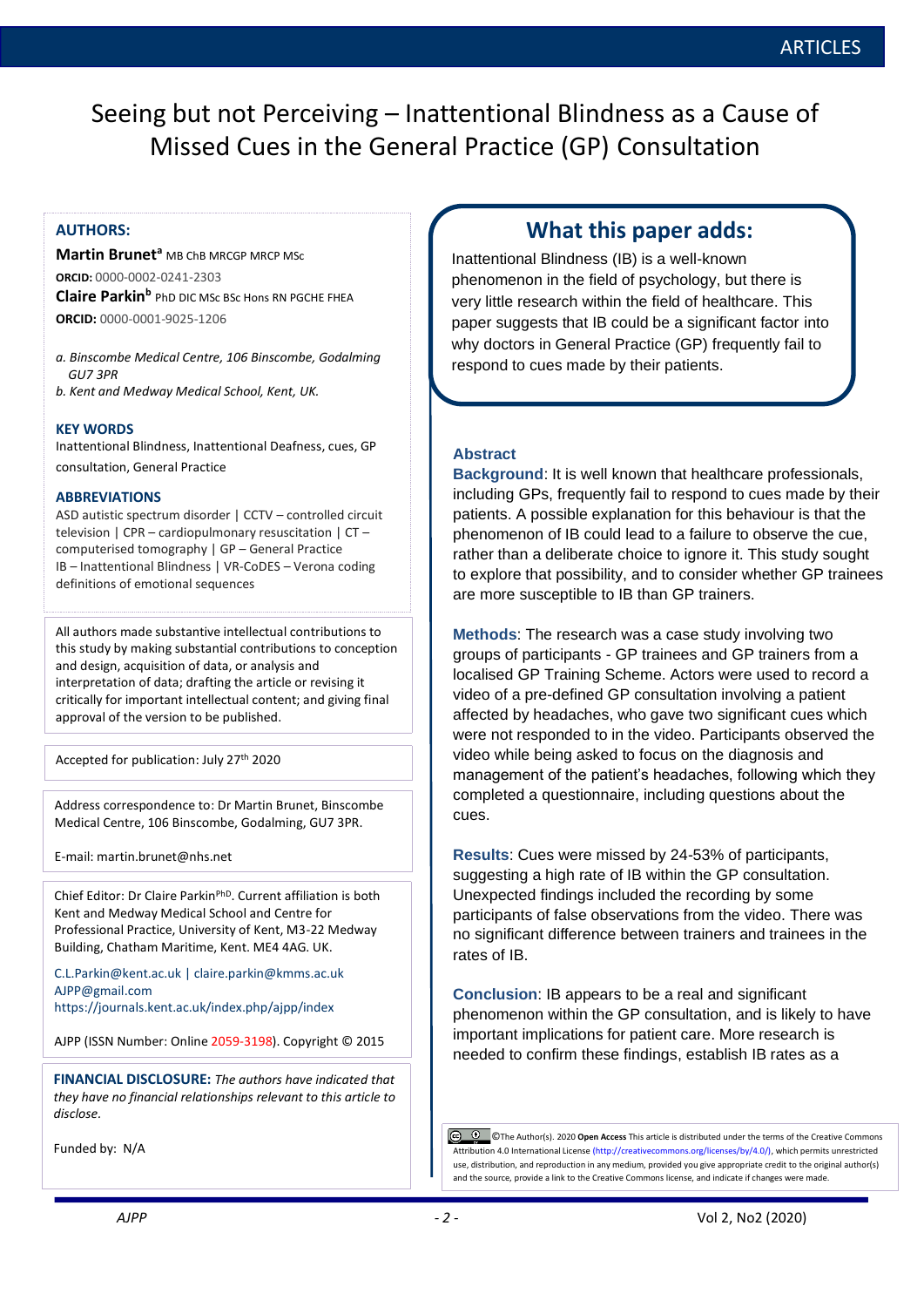cause of missed cues among healthcare professionals and evaluate possible interventions to reduce susceptibility to IB.

**Introduction:** The definition of a cue within healthcare was reached at a consensus meeting held in Verona in 2008 (Del Piccolo, Finset and Zimmermann, 2008). The agreed definition is: "*verbal or nonverbal hints, which suggest an underlying unpleasant emotion and that lack clarity*" (p.3). The ability to respond to cues is deemed to be such an important skill for GP trainees to learn that it is a requirement for the completion of training (Royal College of General Practitioners, 2015). Moreover, research among lay people has shown how valued it is by patients (Mazzi *et al.*, 2013). However, there is clear evidence that doctors frequently fail to pick up on such cues (Levinson, Gorawara-Bhat and Lamb, 2000; Butow *et al.*, 2002; Zimmermann, Del Piccolo and Finset, 2007; Riley *et al.*, 2013).

It is often assumed that doctors notice cues and yet *choose* not to pick up on them, due for example, to pressures of time, or a lack of confidence in their ability to 'fix' the emotional problems that might be uncovered (Levinson, Gorawara-Bhat and Lamb, 2000). Another suggestion, by Riley *et al.* (2013), is that a lack of empathy might be to blame and could explain why male doctors responded to fewer cues than female doctors in their study. There is evidence of gender discrepancy in the ability to express empathy to support such a hypothesis (Cohn, 1991; Thompson and Voyer, 2014), and studies among doctors consistently show that female physicians are more likely to engage in emotionally focused talk with patients than their male counterparts (Bylund and Makoul, 2002; Roter, Hall and Aoki, 2002). Certainly, perceived empathy in the consultation is valued by patients and is even linked to improved clinical outcomes (Cape, 2000; Derksen, Bensing and Lagro-janssen, 2013), and it seems likely that responsiveness to cues is an important component in showing empathy.

While the factors described above may play a role in why doctors often fail to respond to cues, another plausible hypothesis is that doctors sometimes ignore cues because they simply fail to notice them in the first place. This could be because the doctor has heard the cue, but failed to recognise it as such; indeed, Cocksedge and May (2005) describe how the first ingredient for listening is to be able to recognise that listening is required. An alternative explanation however, could be that the doctor would have recognised a cue had they noticed it, but they simply failed to register the communication at all and so failed to consider whether or not it could be a cue. Neighbour (2005) describes a framework that could account for this. He envisages the doctor as having two heads: the *Organiser* and *Responder*, which compete for the doctor's

attention. The *Organiser Head*, with a focus on areas such as formulating a diagnosis and a management plan, can sometimes drown out the *Responder Head*, which is more attuned to picking up cues and expressing empathy. While Neighbour's model is attractive, it is theoretical rather than evidence-based. In order to understand this further, evidence is needed for whether or not doctors could be so

distracted during a consultation as to be blinded to patient cues.

Psychologists Chabris and Simons (2011), define the phenomenon of Inattentional Blindness (IB) as an "*error of perception… from a lack of attention to an unexpected object."* (p.6). In practice, this means being so focused on a task that one fails to see something else which ought to be obvious. The authors illustrated this phenomenon using the now classic gorilla experiment (Simons and Chabris, 1999), inspired by Neisser's earlier studies on visual perception (Neisser, 1979). Chabris and Simons made a video of two teams of people passing basketballs (Simons, 2010a), with one team dressed in white and the other in black. During the recording, a member of the team dressed in black left the scene and was replaced by someone wearing a gorilla costume, who walked across the stage, stopped, and beat their chest before leaving. Students who watched the video were asked to count the number of passes between the players of the team dressed in white, after which they were asked if they had noticed anything unusual. Astonishingly, approximately half had no recollection of seeing a gorilla. The experiment has been repeated on multiple occasions, with diverse groups of subjects and it achieves consistent results. Interestingly, when subjects watch the video without being given the task, almost all see the gorilla, hence it is the task that blinds them.

This study sought to explore the possibility that tasks such as making a diagnosis and formulating a management plan could make GPs susceptible to IB, resulting in missed cues. Since the cognitive load of a task is well known to increase the rate of IB (Simons and Chabris, 1999; Cartwright-Finch and Lavie, 2007), trainees, who tend to find such a task more demanding than experienced GPs, could be particularly susceptible to this phenomenon. Understanding susceptibility to IB will have important implications for training, since if trainers are no less susceptible to IB than trainees, then training methods for GPs, both during training and once qualified, may need to be adjusted to address this. This study therefore, also compares rates of IB between trainees and trainers.

**Background:** In their systematic review of the literature on patient cues from 1975-2006, Zimmerman, Del Piccolo and Finset (2007) concluded that "*definition of cues and concerns… differed widely*" (p.1); a problem which led to a collaborative meeting in Verona in 2008, resulting in the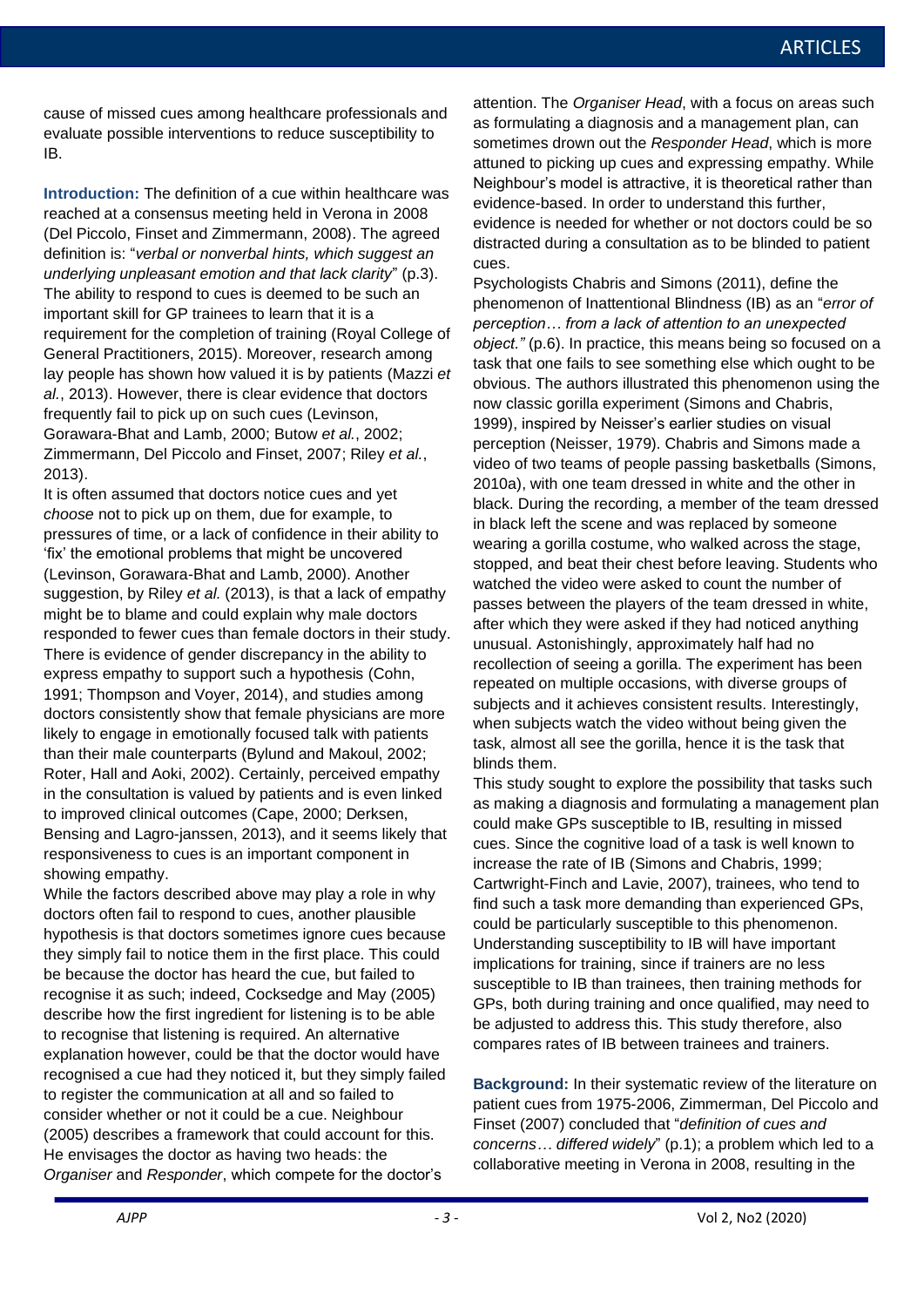Verona coding definitions of emotional sequences (VR-CoDES) (Del Piccolo, Finset and Zimmermann, 2008). The Verona consensus of what constituted a cue was: "*verbal or nonverbal hints, which suggest an underlying unpleasant emotion and that lack clarity and would need a clarification from the health provider*," while a concern was defined as: "*a clear and unambiguous expression of an unpleasant current or recent emotion where the emotion is explicitly verbalized*." (p.3). It might be expected that doctors would be more likely to respond to an explicitly stated concern and to miss the more hidden cues, although Zhou *et al.* (2013) found that medical students responded to certain cues more frequently than concerns. It is clear from the literature that cues are common, although the frequency of such cues varies widely. For instance, Levinson, Gorawara-Bhat and Lamb (2000) found 51 cues in their analysis of 54 GP consultations – fewer than one per consultation, while Riley *et al.* (2013) recorded 3.9 cues or concerns given by the patient per consultation, and Zhou *et al.* (2013), as many as nine per consultation. There are challenges in comparing these studies, since the latter two included both cues and concerns, while Levinson, Gorawara-Bhat and Lamb published their work before the VR-CoDES codes were published, and hence had no standardised definition of cues to refer to. Consultations without cues do occur, although their rarity is confirmed by Del Piccolo *et al.*  (2007), who recorded 11 out of 246 such consultations in their study.

Factors affecting the frequency of cues are complex, being dependent on both patient context and physician factors. In contrast to gender differences among doctors in expressing empathy, Bylund and Makoul (2002) found no gender difference in the number of cues expressed by male and female patients, although a review of the literature by Wester *et al.* (2002) concluded that there are gender differences in the expression of emotion. Webster *et al.* (2002) felt this may relate to conformity to expected gender stereotypes as much as genuine biological difference, although the cause of such differences is probably less relevant to the GP than the fact that they exist. Cultural factors have also been shown to affect cue rates (Schouten and Schinkel, 2015), but perhaps more importantly, the nature of the problem has an impact, with emotional distress increasing cue frequency (Del Piccolo *et al.*, 2007). The style and skill of the doctor also has an impact on cue frequency. Initial research focused on the skill of the doctor being important for 'eliciting' cues (Morriss, 1992; Goldberg *et al.*, 1993), with a high cue rate being assumed to be a marker for a more patient-centred consultation. However, Del Piccolo *et al.* (2007) found the seemingly contradictory finding that while competent handling of emotional distress by the doctor preceded patient cues, a more open, patient-centred consultation

was associated with fewer cues overall; perhaps by reducing the need for cues by diminishing emotional distress.

Just as what constitutes a cue requires a consensus definition, so too does the response to a cue, since if the rate of response to cues is to be compared, it is important to know what a positive response looks like. The standardised definition of physician response to cues was only developed as recently as 2011 (Del Piccolo *et al.*, 2011), and so while this does not invalidate research before that date, it does mean that caution needs to be used when comparing research before and after this watershed publication.

Response rates to cues are variable. Levinson, Gorawara-Bhat and Lamb (2000) found only 21% were met with a positive response from a GP, although surgeons performed better with a 38% positive response, while Riley *et al.* (2013) found a 53% positive response by GPs, rising to 72% by pharmacists and 81% by nurses. Finset, Heyn and Ruland (2013) had similar results, finding that nurses were over five times more likely to provide listening space in response to a cue than oncologists (OR 5.01; p<0.0001). However, this study also found that among the doctors, female gender was strongly associated with a positive response to a cue (OR 2.01; p<0.05), and while there was no difference with gender among the nurses, there were only two male nurses in the study group out of 19, compared with four out of five among the oncologists. Since gender can influence expression of empathy, as previously discussed, such a significant gender difference between the groups could be an important confounder to the effect of occupation. The higher positive response rate among nurses in Riley *et al.'s* study (2013) is unlikely to be related to consultation length, since nurse consultations were on average only one minute longer than GP consultations. Nor did it relate to the frequency of cues, which were the same in both groups, although there were some differences in the nature of cues with those related to depression or mood being more common in the GP consultations. This could be significant, since the nature of the cue appears to be important; Butow *et al.* (2002) found a higher response rate among oncologists to informational cues (72% appropriate response) when compared to emotional cues (38%), while Del Piccolo *et al.* (2015) found that neurologists were more likely to close down cues in anxious patients. Such cues are likely to be more demanding on the doctor, although it is reasonable to argue that they may be more important to the patient. A systematic review by Zimmermann, Del Piccolo and Finset (2007) analysed 58 studies across a range of medical specialties and concluded that physicians missed most cues and had adopted behaviours that discouraged disclosure. This begs the question: what is the *correct* rate of response? A 100% response would imply no room for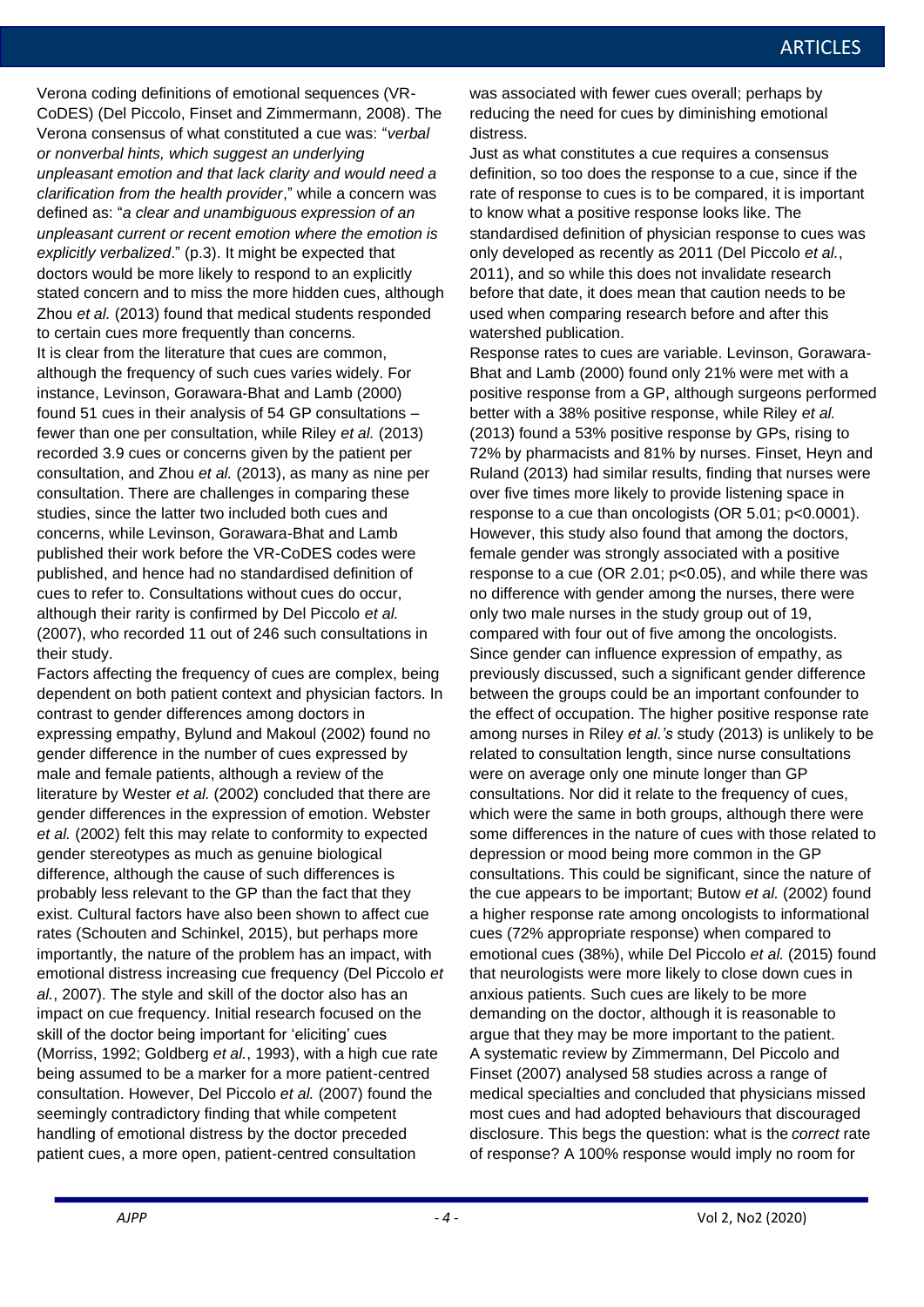discretion on behalf of the healthcare professional and yet disregarding patient cues can lead to less humane treatment (Barry *et al.*, 2001) and adverse outcomes (Salmon, 2006).

While there has been a great deal written about why doctors might not respond to a cue, there is little consideration given to the possibility that they might not notice a cue in the first place. For instance, Cocksedge and May (2005) interviewed 23 experienced GPs and found there was acceptance that the GP could only respond to a cue if they spotted it, but placed the emphasis on the ability to recognise that something is a cue, rather than raising the possibility that an obvious cue could simply go unseen. There is very little research into the possible impact of IB in a healthcare setting (Greig, Higham and Nobre, 2014; Jones and Johnstone, 2017). Jones and Johnstone (2017) reported a series of four case studies where IB was postulated as the reason why clinical deterioration in the acute medical setting was not acted upon by medical staff. IB is a plausible explanation for this observation, but similar clinical errors could also be explained through cognitive bias (Saposnik *et al.*, 2016). In particular, anchoring bias (a tendency to jump to conclusions too quickly and fail to challenge such conclusions), and confirmation bias (a tendency to give more weight to new evidence that confirms earlier assumptions than to contradictory evidence), can both explain the failure to adapt to new clinical information (Croskerry, 2002). A study by Greig, Higham and Nobre (2014), used a 50-second video of cardiopulmonary resuscitation (CPR) which included a clearly visible and audible accidental disconnection of the oxygen supply to the patient. Participants watched the video and were asked to be prepared to comment on the appropriateness of the CPR and defibrillation technique. At the end, the participants were asked to say whether or not a number of events had occurred during the video, including oxygen malfunction. Even when prompted, only 24% of participants noticed the oxygen problem; a clear demonstration that both Inattentional Blindness and Inattentional Deafness can occur in a medical setting. Since radiology is a specialty which is highly dependent on visual perception, it is an ideal setting to investigate the possible role of IB in medicine. Lum *et al.* (2005) describe a case of a misplaced femoral guidewire that was left *in situ* and unseen on several x-rays and a Computerised Tomography (CT) scan read by radiologists, intensivists and emergency physicians. Drew, Vo and Wolfe (2013) put this case study to the test by purposefully placing a gorillashaped lesion onto a CT chest scan. The gorilla was present on five of the CT slices, but when this scan was viewed by 24 radiologists looking for lung nodules, only four reported seeing the gorilla, despite the fact that it measured 29 x 50 mm; nearly 50 times larger than a typical lung nodule.

Visual observation is also crucial in surgery and there is some evidence that IB could play a role in missed observations and therefore risk surgical errors. Hughes-Hallett *et al.* (2015) asked 73 surgeons to observe a video of a surgical procedure where two unexpected foreign bodies were present in the field of view – a swab was present in the periphery of vision and a suture in the centre of the field of view. Even for the central object, IB affected 10% of subjects, while 74% missed the peripheral object. Interestingly, the subjects were divided into two groups which were subjected to different cognitive loads. One group simply observed the video while the other was asked to keep a count of instrument movements. The level of IB was significantly higher for the high cognitive load group for the swab in the periphery (92% v 53%;  $p<0.001$ ), but there was no significant difference for the misplaced central suture, where inattention levels were very low in both groups. This suggests that where an object is sufficiently 'obvious' then IB becomes a rare event, although this may also be explained by a misplaced suture being a relatively expected surgical event, compared to for example, the gorilla-shaped lesion in Drew, Vo and Wolfe's CT study (2013), which has no relevance to real medical practice. One of the most powerful influences on the susceptibility to IB is cognitive load. This was famously, and tragically, demonstrated in the fatal crash of Eastern Airlines Flight 401 in 1972. The report into the deaths of 101 people on board concluded that the flight crew became so distracted by the possible malfunction of a landing gear that they failed to notice both visual and audible alarms indicating a rapid and unexpected descent (National Transportation Safety Board, 1973). The stressful possibility that the plane's wheels might not be in position for landing, created what is known as 'high cognitive load' (Lavie, Beck and Konstantinou, 2014), resulting in both Inattentional Blindness and Inattentional Deafness. The assumption that cognitive load was critical in this real-life event is backed up by research studies, which consistently show increased rates of IB when cognitive load is increased (Dehais *et al.*, 2014; Lin and Yeh, 2014; Murphy and Greene, 2016). This study compared rates of IB between trainees and trainers, but what factors might predict a difference between the groups? It is possible that trainees are subject to a higher cognitive load when consulting than a more experienced GP trainer, since as they have less experience, they may have to 'think harder'. Indeed, the work of Dreyfus and Dreyfus (1980), extended to a healthcare setting by Benner (1982), describes the naturalisation of cognitive processes as a learner transitions from novice to expert through the acquisition of concrete experience. However, it is difficult to measure the degree of cognitive load one group will experience compared with another group, given the same task. There is some evidence that experience can reduce susceptibility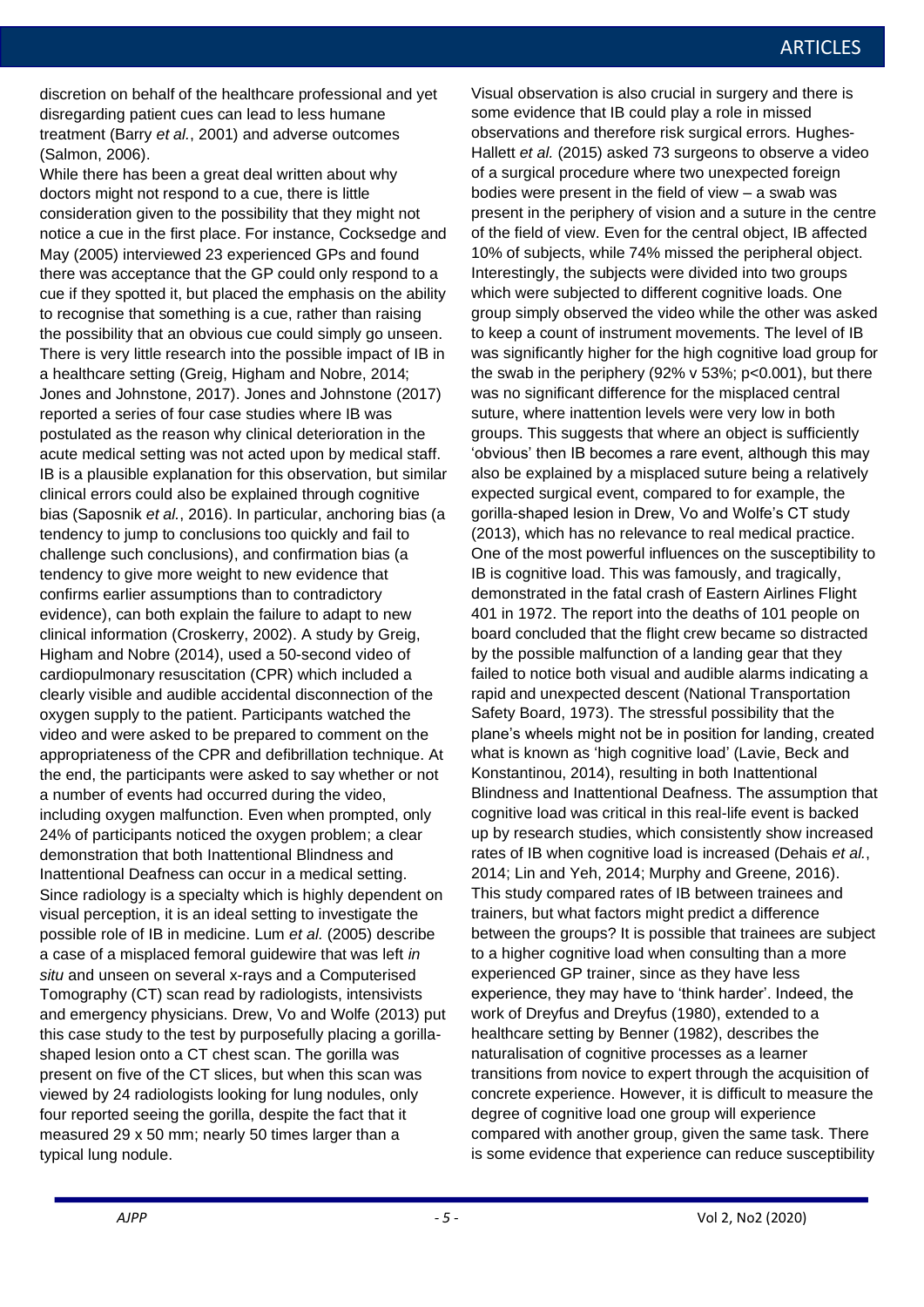to IB. For example, Memmert (2006) found that basketball players were more likely to see the gorilla in the original experiment from Simon and Chabris (1999) than those without this experience. However, there is also evidence that while the difficulty inherent in the task associated with cognitive load is a key factor in predicting the degree of IB, individual ability to perform this task is not predictive of IB susceptibility (Simons and Jensen, 2009). Cognitive load could also be generated from work pressures external to the clinical problem being dealt with at that time, such as overall workload and leadership responsibilities; factors which may impact trainers more than trainees, and which have certainly increased in recent years (Hobbs *et al.*, 2016; Thompson and Walter, 2016).

It might be assumed that intellectual ability could protect an individual from IB, but the evidence suggests otherwise. Most researchers have found that cognitive factors, such as working memory capacity, have little if any, impact on IB rates (Kreitz *et al.*, 2016; Beanland and Chan, 2016), although Richards, Hannon and Derakshan (2010) did find an association between low working memory capacity and IB rates. The way an individual's brain is 'wired' does seem to be an influence, with individuals on the autistic spectrum (Olney, 2000; Swettenham *et al.*, 2014) and those affected by Attention Deficit Hyperactivity Disorder (Grossman, Hoffman and Berger, 2015) being less susceptible to IB, while personality traits such as openness to new experience, can also be a protective factor (Kreitz *et al.*, 2015). Age has been shown to be associated with increased rates of IB (Horwood and Beanland, 2016), which could affect trainers more than trainees, but this study compared adults aged 60-80years with those aged 18-25years, which represents a significantly wider age gap than would be present among groups of working doctors. With so many varied factors potentially influencing IB rates, any hypothesis that trainees as a whole could be more susceptible to IB than trainers, could prove to be too simplistic.

Most of the research into IB, including Simon and Chabris' original gorilla experiment (2011), has been conducted under laboratory conditions with tightly controlled variables, which enabled the researchers to test a single sensory modality at a time, be it visual (Kreitz *et al*., 2014), auditory (Dalton and Fraenkel, 2012; Raveh and Lavie, 2015) or even touch (Murphy and Dalton, 2016). Testing for IB in a real-life GP setting is more challenging due to the complexities of human interaction. Patient cues are clearly auditory, but since much of communication is non-verbal, they must be visual as well; failing to observe a cue would therefore involve both Inattentional Blindness and Inattentional Deafness. Real-life situations involving both auditory and sensory modalities have been studied, most famously in the 'Door' study (Simons and Levin, 1998; Simons and Levin, 2010), where a researcher initiated a

conversation with a stranger in a public place, only for the conversation to be interrupted by two people carrying a door. During the interruption, the original researcher was replaced by one of the door carriers, yet 50% of people failed to notice the switch. This study certainly involved both auditory and visual components, but it could be argued that it was not real life since people do not suddenly change places in normal life. Chabris *et al*. (2011) simulated a real-life situation in a later study, by replicating a situation from 1995, in which a Boston police officer, chasing a suspect, ran past a brutal assault and was prosecuted for perjury when he claimed not to have seen it. In their study, only 35% of participants noticed passing a staged fight while pursuing one of the researchers. As well as producing a fascinating insight into a possible miscarriage of justice, this demonstrates that real-life research into IB is certainly possible. The authors have been unable to find any published research into the role of IB in a primary care setting. As a GP trainer, the lead author of this research was particularly struck by the phenomenon of missed cues when doing a joint consultation with a trainee. The patient used the highly unusual phrase '*after my mother was killed*' which the trainee appeared to ignore. Afterwards, the trainee could only recall that the patient's mother had died and had no recollection of the word 'killed'. Neighbour's (2005) idea that the doctor has two heads, seemed to give a plausible explanation for the experience of this trainee. Was the trainee's *Organiser Head* so distracted by the medical problem and how to treat it, that their *Responder Head* was not able to notice the cue at all?

**Methods:** A purposive sample of 20 GP trainees and 17 GP trainers from a local GP training scheme were recruited. A pilot study was conducted with four GP trainees in order to test the technical aspects of data collection, including the reliability of the questionnaire. A video of a GP consultation was made, using a patient actor (a trained simulator) and a volunteer GP trainer. The video consultation was written as a case scenario of a woman presenting with headaches. Before watching the video, participants were asked to concentrate on the nature and diagnosis of the patient's problem and the performance of the doctor, thus giving a cognitive load which resembled the thought processes of a doctor whilst consulting. Participants were asked not to take notes during the video and to complete the questionnaire immediately after the video ended.

The video simulation involved the patient giving two predetermined 'cues', which the doctor (actor) in the video was asked *not* to respond to: one relating to the patient's mother being killed, and the other to the patient's symptoms being problematic at work. These cues were both compatible with the VR-CoDES definition of a cue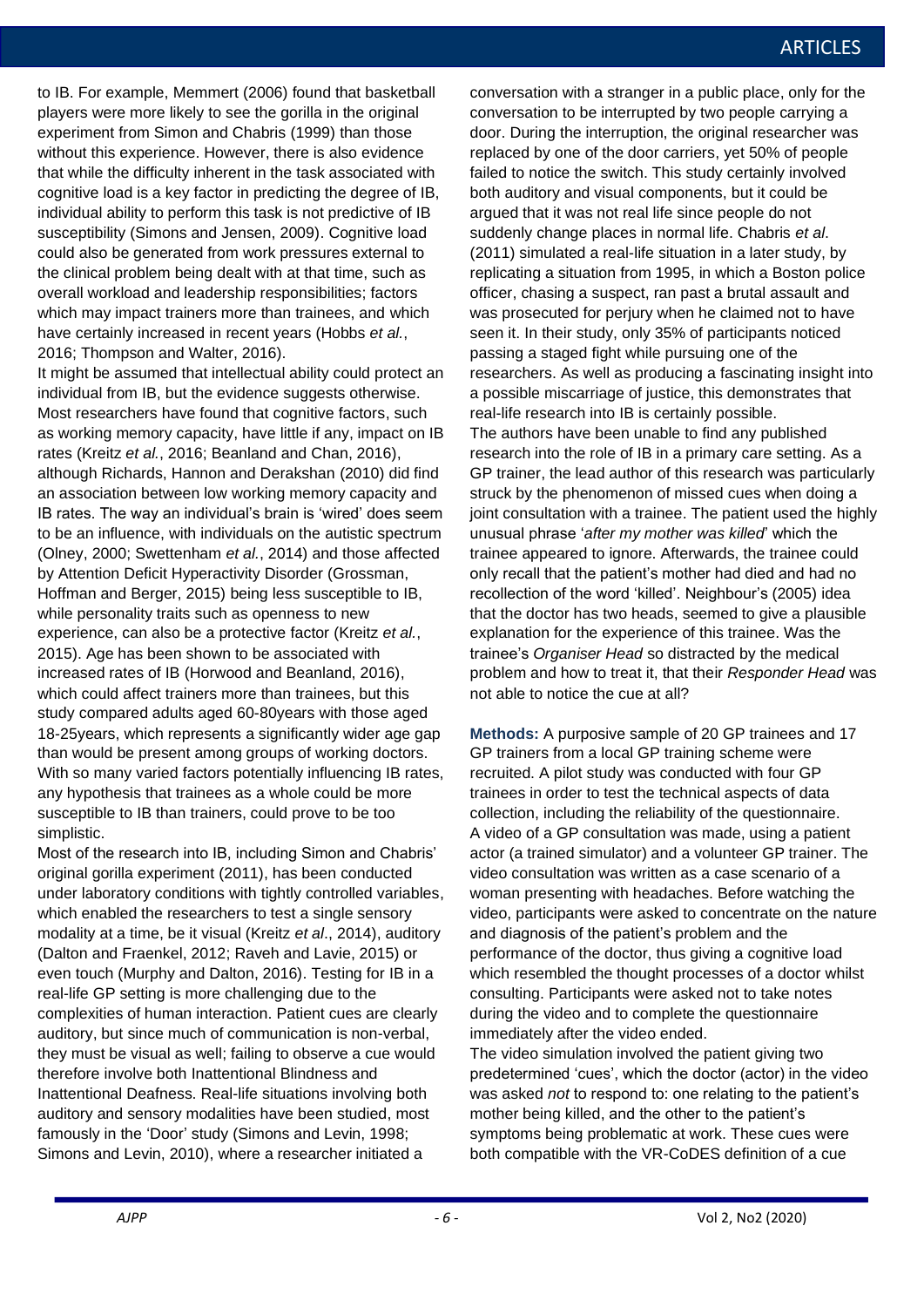(Del Piccolo, Finset and Zimmermann, 2008). The scenario was not scripted throughout, since if it appeared unnatural, it might be distracting to the participants, but the actors were asked to use prescribed phrases when it came to the cues. The clinical scenario of headaches was chosen since headaches comprise a clinical problem which requires a significant degree of clinical enquiry in order to make a diagnosis (thus giving the participants the primary task that they were asked to focus on), whilst also having the potential for significant psycho-social contextual factors to become apparent (thus making the presence of cues significant).

**Questionnaire:** Participants were asked to complete a questionnaire containing key questions relating to the two cues, plus a 'dummy question' to test observation of the primary task (see Figure 1).

### **Two questions relating to cues:**

**Cue 1:** Did the patient mention her mother? (Answer yes/ no/ don't know)

If so, what did she say about her mother? (Please be as precise as you can, using the patient's exact words if possible)

**Cue 2:** Did the patient mention her job? (Answer yes/ no/ don't know)

If so, what did she say about her job? (Please be as precise as you can, using the patient's exact words if possible)

**The 'dummy' question:** Did the patient have any visual symptoms with her headache? (answer yes/ no/ don't know)

### **Figure 1: Participant Questionnaire**

For the 'killed' cue to be regarded as having been observed, the respondent had to state the word 'killed' in their answer, rather than simply 'died'. It is possible that some participants observed the cue fully but did not appreciate the importance of using the word 'killed' in their answer. However, by asking them to be 'as precise as you can' and to 'use the patient's exact words where possible,' the research design mitigated against this possibility. It was felt that the patient's use of the word 'killed' rather than 'died' significantly increased the emotional intensity of this cue, in-keeping with evidence that more sensational content in a narrative makes stories more memorable (Mccabe and Peterson, 1990); moreover, it implied a potentially significant underlying psychological concern relating to how the patient had come to terms with her mother's death.

For the second cue to be positively identified, the respondent needed to state that the patient's problem was affecting her work; any wording that described this was deemed acceptable, for instance 'affecting work', 'causing problems at work', or 'bothering her at work.' The purpose of including the dummy question was because one possible explanation for failing to observe the cues would be if the participants were simply not engaged in the process. In contrast to an actual consultation where the doctor has to engage with the patient in order to come up with a management plan, when watching a video recording it would be entirely possible to daydream throughout and so miss the cues by simply not watching. Inattentional Blindness does not mean simply not paying attention, it is blindness due to attention being strongly focused elsewhere so that the unexpected event goes unnoticed. A dummy question was included in order to consider this possibility, which was for the participants to say whether or not the patient had any visual symptoms. Participants were asked to focus on the diagnosis of the patient's headaches and since the presence or absence of visual symptoms is an important part of making the correct diagnosis, a participant focused on the primary task ought to have noticed this. The answer was deemed to be correct if the respondents answered that the patient did not have visual symptoms, and incorrect if they answered either 'yes' or 'don't know' or did not answer the question.

**Primary Outcome:** The primary outcome measures were to ascertain whether or not cues were observed, and to compare the rates of missed cues between the two groups.

**Results:** Of the 37 participants, all gave an answer to both cue questions and 36 gave an answer to the dummy question. In one case, the dummy question was left blank, and this was regarded as a 'don't know'. Where respondents answered 'yes' to the 'killed' cue, all then completed the second question, detailing what the patient had said about her mother. However, for the 'work' cue, two respondents answered 'yes' to the fact that she had mentioned her job, but then left the follow-up question blank. These were regarded as not having observed the cue, since the answer did not satisfy the criteria set out in the methods section. With regards to the dummy question, all the incorrect answers were 'don't know', apart from one failure to answer the question. Incorrect answers were higher than expected, and the implications of this will be considered in the discussion.

*Main Findings:* The 'killed' cue was missed by 40% of GP trainees and 24% of trainers (Table 1), while the 'work' cue was missed by 45% of trainees and 53% of trainers (Table 2). Although the trainers had a lower percentage of missed 'killed' cues, there was no statistical difference between the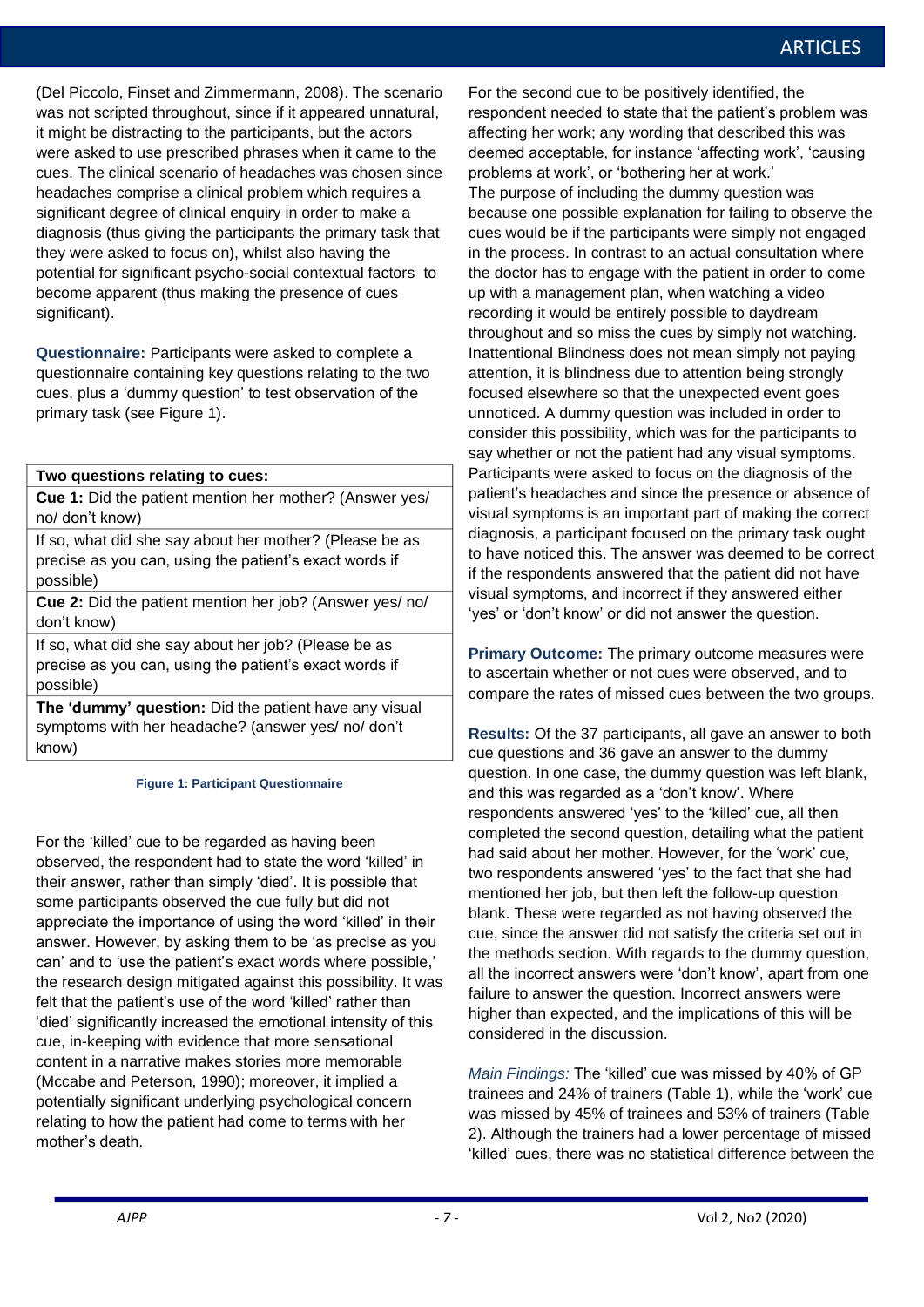two groups (*p=*.138) suggesting that there is no association between training status and susceptibility to IB. There was also no statistical difference between trainers and trainees for the 'work' cue (*p=*.63).

| 'Killed' cue                | Cue<br>observed | Cue<br>missed | р        |
|-----------------------------|-----------------|---------------|----------|
| <b>Trainees</b><br>$(n=20)$ | 12 (60%)        | 8 (40%)       |          |
| <b>Trainers</b><br>$(n=17)$ | 13 (76%)        | 4(24%)        |          |
| Total $(n=37)$              | 25 (68%)        | 12 (32%)      | $p = 13$ |

**Table 1: Response to Killed Cue**

| 'Work' cue      | Cue      | <b>Cue missed</b> | p             |
|-----------------|----------|-------------------|---------------|
|                 | observed |                   |               |
| <b>Trainees</b> | 11 (55%) | 9(45%)            |               |
| $(n=20)$        |          |                   |               |
| <b>Trainers</b> | 8 (47%)  | 9(53%)            |               |
| $(n=17)$        |          |                   |               |
| Total $(n=37)$  | 19 (51%) | 18 (49%)          | <i>p</i> =.63 |
|                 |          |                   |               |

### **Table 2: Response to Work Cue**

Statistical analysis was also performed for the dummy question, to see if there was any difference between the two groups in observing this feature in the consultation. There was no significant difference between trainers and trainees (*p=*.72).

In order to understand the implication of these results, it is worth comparing them with the research on doctors' response to cues, as well as other research in the field of IB. As previously discussed in the literature review, the response rates of doctors to cues in observed consultations, show positive response rates as low as 21% (Levinson, Gorawara-Bhat and Lamb, 2000), and as high as 53% (Riley *et al.*, 2013), or, put the other way around, rates for failure to respond to cues of between 47-79%; these figures are not much greater than the missed cue rates of 32-53% in this study. It would be unreasonable to suggest that IB could account for all missed cues as there are surely some instances where a doctor observes a cue but chooses not to respond to it and yet the results from this study suggest that IB could account for a significant doctors are directly observed.

The rates of IB of 32-53% found in this study are comparable with research into IB in other contexts, both the 'gorilla' study (Simons and Chabris, 1999), and the 'Door' study (Simons and Levin, 1998), recorded IB rates of 50%, although as we have seen, rates vary depending on the nature of the unexpected object and the degree of cognitive load; for instance, by changing these two variables, Hughes-Hallett *et al.* (2015) recorded IB rates as low as 8% and as high as 91% in their study. The results therefore, are both comparable with expected rates of missed cues within the consultation and the expected rates of IB from the literature.

*Unexpected Findings:* Somewhat unexpectedly, four of the participants gave answers that were either completely or partially false, all related to the 'killed' cue. Three made bold, confident statements that were entirely untrue (untruths in italics):

"Mother died 2 years ago. *Patient asked if headaches could be related to this*"

"*Her mother suffered with HA"* (HA presumably means 'headaches')

(Her mother) "*died in a car accident"*

While a fourth respondent added false information, although they were clearly not sure about this:

"The headaches came after her mother's death *?RTA"* (RTA = Road Traffic Accident. It is commonplace among doctors to put a question mark before a statement that is possible, but uncertain – for example, 'Abdominal pain ?appendicitis').

It is interesting to consider what a real-life patient would think, had they asked to see their notes and found that the doctor had written such false statements. These unexpected findings raise intriguing questions which will be considered further in the next section.

**Discussion:** This small study serves as preliminary evidence that high rates of unobserved cues by GPs, could account for a significant percentage of missed cues in reallife situations, and provides good evidence that IB has an important impact on GP consultations.

*Inattentional Blindness, or Inattentional Daydreaming?* As discussed previously, a dummy question relating to the presence or absence of visual symptoms in the history was included to determine whether or not participants were engaged in the primary task of trying to make a diagnosis and consider management. It was somewhat surprising that 30% of trainees and 24% of trainers were not able to answer this question. This result requires some consideration. If the participants who were unable to answer the dummy question were entirely disengaged, one would expect a high degree of missed cues among this subset. In fact, while five out of 37 study participants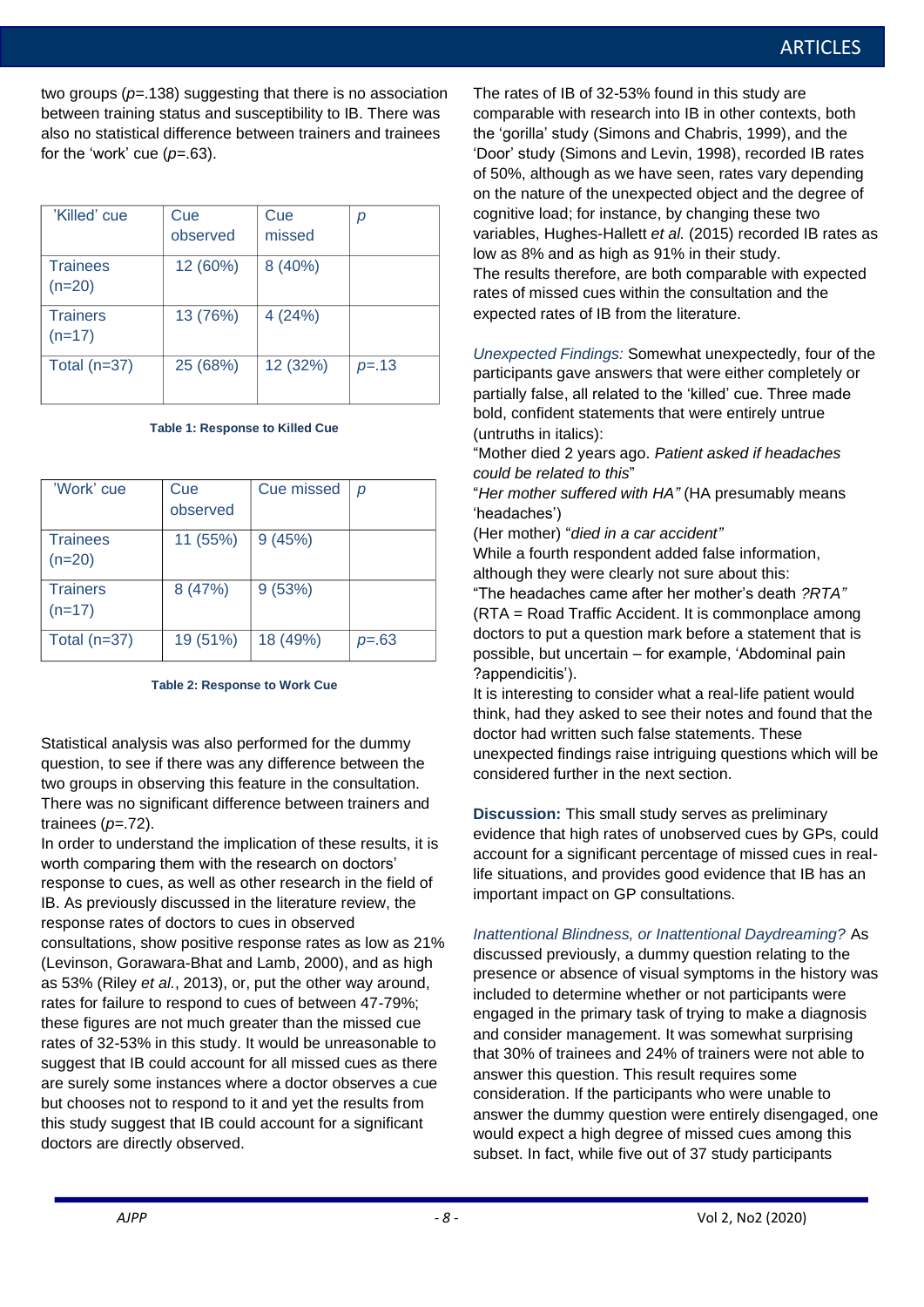missed both cues, not one of them was in the subset of those who missed the dummy cue; demonstrating that those who missed both cues were focused on the primary task, while those who missed the lack of visual symptoms were all sufficiently engaged in the video to pick up at least one of the cues. If lack of engagement is not the cause for missing this information, what could be the explanation? It has long been established that patients fail to recall a large proportion of the advice that their doctors give them (Ley, 1979; Kessels, 2003) and so it should not be surprising if doctors also get overloaded with the information provided by their patients. Perhaps, despite the video being considerably shorter than an average GP consultation at just over six minutes, the participants were simply provided with too much information to recall it all. Unfortunately, there seems to be a lack of research into what doctors recall from a consultation, and so there is little direct evidence either for or against this possibility. It is worth noting that the dummy question was a negative in that the patient did not have visual symptoms; it is entirely possible that the lack of symptoms would be less memorable than if she had described visual symptoms. As mentioned above, there is evidence that more sensational content makes a narrative more memorable (Mccabe and Peterson, 1990), and while the presence of visual symptoms could not be described as sensational, it is certainly more interesting than an answer in the negative. Hence, the dummy question might have been more effective if the case had included visual symptoms too.

*Inattentional Blindness or Inattentional Amnesia?* There is an enduring problem in the field of IB research that it can be extremely difficult to distinguish between a failure of attention and a failure of memory (Block, 2011). While some studies, like the CT lung nodule study previously mentioned (Drew, Vo and Wolfe, 2013), require participants to record their observations immediately, many others, including this present study, rely on records made shortly after the observation event – including, for instance, Simons and Chabris' original gorilla experiment (1999) and Greig, Higham and Nobre's use of a staged resuscitation video (2014). Since there was a time lag between the observation event and the recording of the observation in this study, an alternative explanation for the findings is that the participants could have observed the cues, but then rapid degradation of memory could have led to the incorrect answers. Some studies have been successfully designed to differentiate the two factors at work in favour of IB (Rees, Russell and Driver, 1999; Ward and Scholl, 2015), but these are mainly laboratory-based studies and far removed from real life. This study by contrast, reflects a real-life situation, in which medical notes are usually written immediately after the patient has left the consultation room. Therefore, it could be argued that

whether the results are explained by a failure of observation or of memory is immaterial, since the result to the patient of inaccurate recording in the notes, is the same.

Chabris and Simons (2011) describe the *illusion of memory*, an explanation of many of the failings of memory. We are all familiar with the concept that memory fades over time, but even immediate recall can be affected, such as the description by these authors of how two witnesses of a knife attack differed significantly in their immediate description of the event to the emergency services, being unable to agree on the clothing and even the race of the attacker. Memory can not only fade, but also fill in the gaps, as demonstrated in a clever experiment by Brewer and Treyens (1981). These researchers invited participants to wait in a graduate student's office, and after 30 seconds were unexpectedly taken to another room and asked to recall as many objects as they could from the previous room. Almost all subjects recalled common objects, such as a chair, a table and shelves, but 30% also recalled seeing books on the shelves when unusually, there were none present. There is evidence of the same phenomenon happening in this study; when two participants recalled that the patient's mother had died in a road traffic accident, they filled the gap between hearing the words 'was killed' and a plausible but imagined mode of being killed. Similarly, just as we expect to see books on shelves, as doctors we expect headaches to sometimes run in families, and we expect patients to tie headaches to traumatic events. Hence the confabulated statements that the mother had also suffered from headaches and the patient asking if the headaches could have been caused by her mother being killed.

The present study cannot differentiate between the possibility that the findings are explained entirely by IB, by a degradation of memory, or both phenomena, because of the delay between the cue begin given and the end of the consultation. Further light could be shed on the current investigation by repeating the study but stopping the video soon after the cue is given and then asking respondents to recall the cue. This would however, limit the study to a single cue only, and might introduce new difficulties by unexpectedly interrupting the video in this way, due to the well-described Hawthorne effect, where the act of observing research subjects significantly alters their behaviour (Sedgwick, 2012). Indeed, the Hawthorne effect is difficult, or even impossible to eliminate altogether and in the present study, the knowledge that the participants were being tested on in the video may have led to changes in their behaviour whilst they watched.

*Group Comparisons:* There was no significant difference in IB rates between trainees and trainers, which is one of the key findings of this research and has important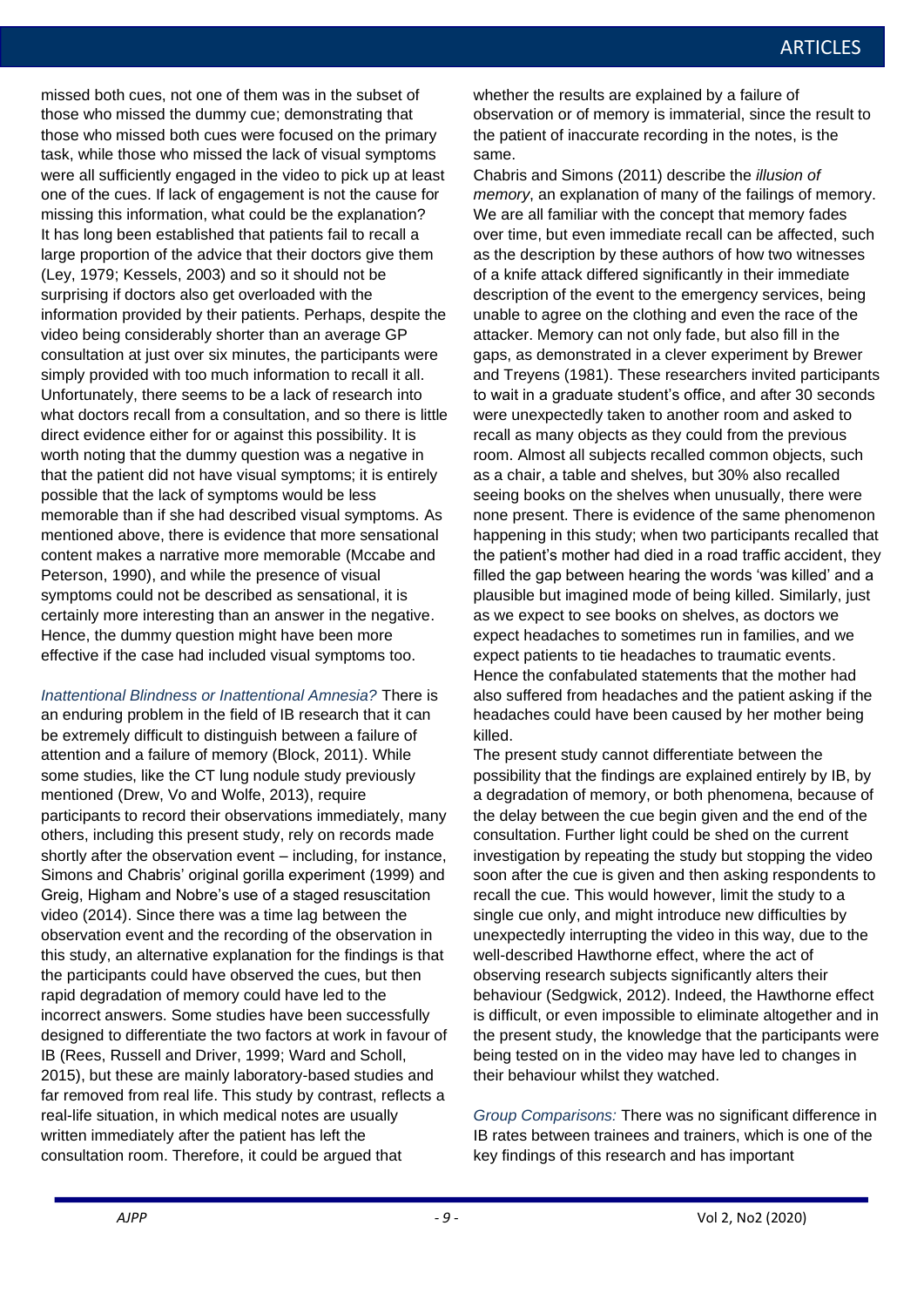implications. The study sample size was small and so it could have lacked sufficient power to detect a true difference. If further studies confirm that IB is a significant factor in the failure of GPs to respond to cues in the consultation and GP trainers – *who are specifically trained to teach trainees how to pick up cues* – are as susceptible to IB as their trainees, then what does this say about GP training? Clearly, the implication is that current GP training, expertise gained by working for years as a GP, and educational training to become a trainer, are insufficiently able to address the problem of IB in this context. The key question in response to this is therefore, could training be undertaken to reduce susceptibility to IB? While general communication skills training can have positive results (Jenkins and Fallowfield, 2017), since IB has not previously been recognised in the GP consultation, there is no research specific to General Practice in this area. However, there have been some attempts to address this question in the field of IB research. It is known that expertise itself can have some impact, as demonstrated for instance in Memmert's (2006) study, that expert basketball players were more likely to detect the gorilla in the classic gorilla experiment. This effect is not consistent across studies however, and in a more real-world study of Controlled Circuit Television (CCTV) operators, Näsholm, Rohlfing and Sauer (2014), found that prior experience did not inocculate against IB. What about raising awareness of IB as a way of reducing susceptibility? There is evidence that knowledge of IB may protect against a known example of IB, but it seems to be ineffective at preventing IB in other unexpected events. For example, in a clever adaptation of the gorilla experiment, Simons (2010b) added two extra unexpected events, including a change in the colour of the curtain behind the actors in the video and one of the players leaving the scene. He then studied two groups of participants; one which was familiar with the gorilla experiment and another which was not. The familiar group consistently observed the gorilla, but were slightly *less* likely to spot the curtain change than those who were unfamiliar; presumably they had a cognitive load for watching out for the gorilla which actually increased their Inattentional Blindness to another change. This result may not generalise to other situations, however, since these participants were looking for the gorilla, rather than being simply more aware of the phenomenon of IB, it may still be possible that a general awareness of IB could be protective.

There have been some studies of interventions to reduce IB rates, including the effects of a brief mindfulness intervention before undertaking the task (Schofield, Creswell and Denson, 2015). In this study, participants who undertook a brief 7-minute mindfulness activity prior to the task, had lower rates of IB during the task. Presumably, the mindfulness activity reduced the cognitive load in the

intervention group, making them less susceptible to IB, although interestingly, subjects were also divided by those given a stressful writing task prior to the intervention (described as making the subjects 'depleted'), and there was no association between depletion and IB rates, meaning that stressing someone prior to the task had no impact on IB rates, while relaxing them with mindfulness did have an impact. The reasons for this need to be explored further, but since the stress occurred before the mindfulness task or control task, it may be that the effects of either stress or mindfulness are short-lived, which has significant practical implications, as 7 minutes of mindfulness before a whole surgery may be manageable, but since a GP may easily see 30 patients in a day, it would not be feasible prior to seeing every patient. Richards, Hannon and Derakshan (2010) were able to demonstrate that training on a challenging, focused task (stating the colour of a word when the colour and word did not match, e.g. stating 'blue' for this word: **Red**), did reduce the incidence of IB to unexpected objects when completing the task; the theory being that such training frees up attentional resources, allowing more space for attention to unexpected events. This would support the notion that by simply teaching trainees to get better at the task of consulting, the incidence of IB would fall. Since this study did not find an association between training status and IB rates however, it does not support the idea that this works in a GP setting, but much more research is required to be able to answer this definitively. Moreover, even if training was found to reduce the rate of IB, questions would arise as to how to maintain this once core GP training had been completed. Allied professions such as psychotherapy have systems in place to ensure on-going supervision throughout a practitioner's career and there is some evidence that this is effective in maintaining performance (Lambert and Ogles, 1997), but there is no equivalent support in place in General Practice.

*Implications:* The possibility that doctors could be susceptible to IB in the consultation has significant implications. Patients no doubt, would be worried to hear that doctors might be blind to what they are seeing and hearing, and even angry to know that a doctor could write factual errors in their notes immediately after consulting with them, and yet, given the uncommon, but clinically very significant errors that were written on the responses, we have to conclude that doctors will, in good faith, sometimes record untruths in their notes. A greater understanding of this phenomenon could improve consulting and also protect doctors from litigation if it is acknowledged that such mistakes can and will happen when humans interact. Given that IB probably does occur in the consultation and that it is likely to detract from good consulting, a key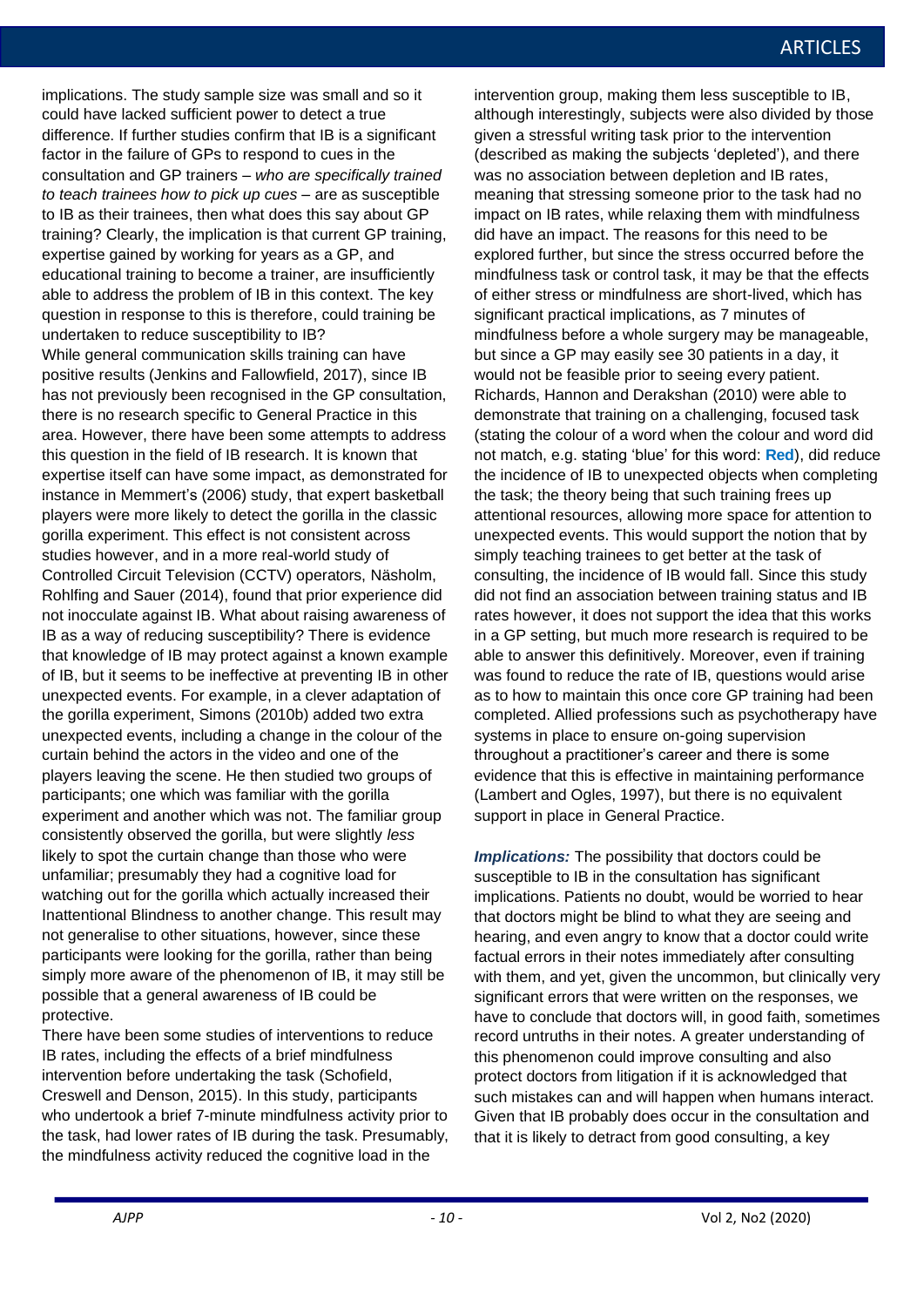unanswered question is whether or not it is possible to train doctors in such a way as to reduce susceptibility to IB.

**Conclusions:** As far as the authors are aware, this is the first study to look at the possible effect of IB in the GP consultation. The findings suggest that IB could play a significant role in why GPs frequently fail to respond to the cues made by their patients, and thereby have a significant detrimental effect on GP-patient interaction. Given the including aviation (National Transportation Safety Board, 1973; Dehais *et al.*, 2014) and driving (Most and Astur, 2007; Murphy and Greene, 2015), as well as emerging Wolfe, 2013; Greig, Higham and Nobre, 2014), it should not be surprising to discover its effect in General Practice. Moreover, there are good evolutionary reasons why humans need to have a degree of IB, since the human brain is constantly bombarded with sensory input, the ability to ignore irrelevant incoming data is crucial to being able to function as human beings, and in particular, to be able to perform a focused task. This may even explain the findings, discussed in the literature review, relating to why people with Autistic Spectrum Disorder (ASD) have lower rates of IB (Swettenham *et al.*, 2014), since many people with ASD have increased levels of visual selective attention, which can bring with it the problem of sensory that IB can be eliminated completely, but there is much more to discover about its role within the GP consultation, and ways to tackle it. The implications for GP training are considerable, but before recommendations can be made to tackle this problem there needs to be a much greater understanding of what interventions if any, could be images for the individual subset of the individual subset of the individual subset of the individual subset of the individual subset of the individual subset of the individual subset of the individual subset of the individ presence of IB in a wide variety of real-world situations, evidence of IB in other medical specialties (Drew, Vo and overload (Olney, 2000). It is unrealistic therefore, to think

## **References:**

Barry, C. A. *et al.* (2001) 'Giving voice to the lifeworld. More humane, more effective medical care? A qualitative study of doctor–patient communication in general practice', *Social Science & Medicine*, 53(4), pp. 487–505.

Beanland, V. and Chan, E. H. C. (2016) 'The relationship between sustained inattentional blindness and working memory capacity', *Attention, Perception, & Psychophysics*, 78(3), pp. 808–817.

Benner, P. (1982) 'From Novice to Expert', *American Journal of Nursing*, 82(3), pp. 402–407.

Block, N. (2011) 'Perceptual consciousness overflows cognitive access', *Trends in Cognitive Sciences*, 15(12), pp. 567–575.

Brewer, W. F. and Treyens, J. C. (1981) 'Role of schemata in memory for places', *Cognitive Psychology*,  $F(3(2), \text{ pp. } 207-230.$  $\alpha$  difference between matrix  $\alpha$ 

Butow, P. N. *et al.* (2002) 'Oncologists' reactions to cancer patients' verbal cues.', *Psycho-oncology*, 11(1), pp. 47–58.

Bylund, C. L. and Makoul, G. (2002) 'Empathic bytand, C. E. and Makodi, C. (2002) Empathion<br>communication and gender in the physician–patient encounter', *Patient Education and Counseling*, 48(3), pp. 207–216.

Cape, J. (2000) 'Patient-rated therapeutic relationship and outcome in general practitioner treatment of psychological problems', *British Journal of Clinical Psychology*, 39, pp. 383–395.

Cartwright-Finch, U. and Lavie, N. (2007) 'The role of perceptual load in inattentional blindness', *Cognition*, 102(3), pp. 321–340.

**Figure 4: Percentage ratio of male to female images in subjects** Chabris, C. F. *et al.* (2011) 'You do not talk about Fight Club if you do not notice Fight Club: Inattentional blindness for a simulated realworld assault', *i-Perception*, 2, pp. 150– 153.

 $Collins.$ Chabris, C. and Simons, D. (2011) *The Invisible Gorilla, and other ways our intuition deceives us*. London: Harper

 $\sim$  that there is a male bias all three is a male bias across all three is all three is all three is all three is all three is all three is all three is all three is all three is all three is all three is all three is al Cocksedge, S. and May, C. (2005) 'The listening loop: a model of choice about cues within primary care consultations', *Medical Education*, 39(10), pp. 999–1005.

Cohn, L. D. (1991) 'Sex differences in the course of personality development: a meta-analysis', *Psychological Bulletin*, 109(2), pp. 252–266.  $\mathcal{L}$  and  $\mathcal{L}$  is processed to consider the percentage to consider the percentage of percentage  $\mathcal{L}$ 

Croskerry, P. (2002) 'Achieving quality in clinical decision making: cognitive strategies and detection of bias', *Acad Emerg Med*, 9(11), pp. 1184–1204.

Dalton, P. and Fraenkel, N. (2012) 'Gorillas we have missed: Sustained inattentional deafness for dynamic events', *Cognition*, 124(3), pp. 367–372.

Dehais, F. *et al.* (2014) 'Failure to detect critical auditory alerts in the cockpit: Evidence for inattentional deafness', *Human Factors*, 56(4), pp. 631–644.

Del Piccolo, L. *et al.* (2007) 'Sequence analysis in multilevel models. A study on different sources of patient cues in medical consultations', *Social science & medicine (1982)*, 65(11), pp. 2357–70.

Del Piccolo, L. *et al.* (2011) 'Development of the Verona coding definitions of emotional sequences to code health providers' responses (VR-CoDES-P) to patient cues and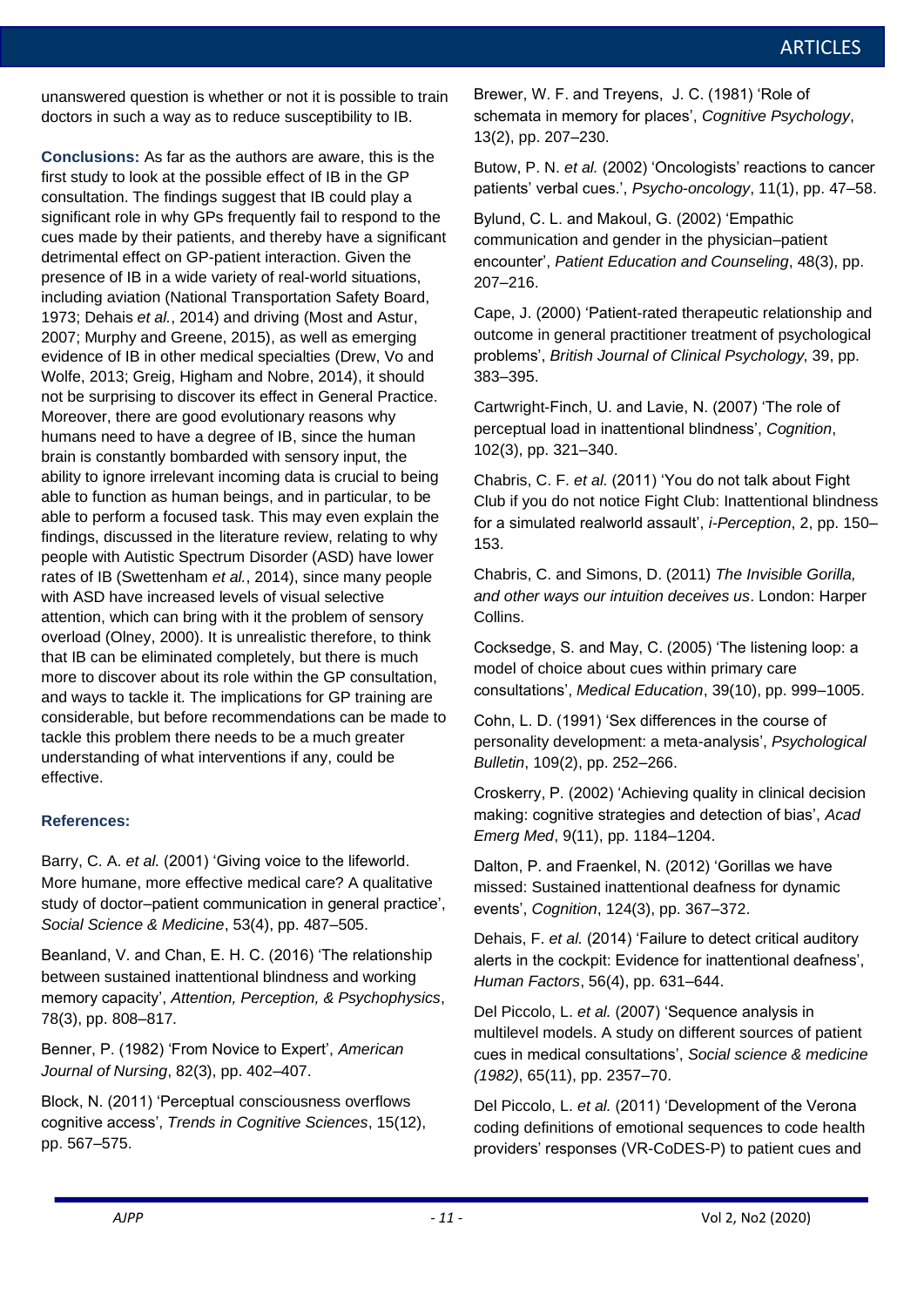concerns', *Patient Education and Counseling*, 82(2), pp. 149–155.

Del Piccolo, L. *et al.* (2015) 'Patient expression of emotions and neurologist responses in first multiple sclerosis consultations', *PLoS ONE*, 10(6), pp. 1–12.

Del Piccolo, L., Finset, A. and Zimmermann, C. (2008) *Consensus definition of cues and concerns expressed by patients in medical consultations*. Verona. Available at: http://www.each.eu/research/r-activities/sigs/veronacoding-system/ (Accessed: 14 March 2017).

Derksen, F., Bensing, J. and Lagro-janssen, A. (2013) 'Effectiveness of empathy in general practice: a systematic review', *British Journal of General Practice*, (January), pp. 76–84.

Drew, T., Vo, M. and Wolfe, J. (2013) 'The Invisible Gorilla Strikes Again: Sustained Inattentional Blindness in Expert Observers', *Psychological Science*, 24(9), pp. 1848–1853.

Dreyfus, S. E. and Dreyfus, H. L. (1980) *A Five-Stage Model of the Mental Activities Involved in Directed Skill Acquisition*. Report from the United States Office of Scientific Research, pp. 1–18.

Finset, A., Heyn, L. and Ruland, C. (2013) 'Patterns in clinicians' responses to patient emotion in cancer care', *Patient Education and Counseling*, 93(1), pp. 80–85.

Goldberg, D. P. *et al.* (1993) 'The ability of trainee general practitioners to identify psychological distress among their patients', *Psychological Medicine*, 23, pp. 185–193.

Greig, P. R., Higham, H. and Nobre, A. C. (2014) 'Failure to perceive clinical events: An under-recognised source of error', *Resuscitation*, 85(7), pp. 952–956.

Grossman, E. S., Hoffman, Y. S. G. and Berger, I. (2015) 'Beating Their Chests: University Students With ADHD Demonstrate Greater Attentional Abilities on an Inattentional Blindness Paradigm', *Neuropsychology*, 29(6), pp. 882–887.

Hobbs, F. D. R. *et al.* (2016) 'Clinical workload in UK primary care : a retrospective analysis of 100 million consultations in England , 2007 – 14', *The Lancet*, 387, pp. 2323–30. doi: 10.1016/S0140-6736(16)00620-6.

Horwood, S. and Beanland, V. (2016) 'Inattentional blindness in older adults: Effects of attentional set and tobe-ignored distractors', *Attention, Perception, & Psychophysics*, 78(3), pp. 818–828.

Hughes-Hallett, A. *et al.* (2015) 'Inattention blindness in surgery', *Surgical Endoscopy and Other Interventional Techniques*, 29(11), pp. 3184–3189.

Jenkins, B. V. and Fallowfield, L. (2017) 'Can Communication Skills Training Alter Physicians ' Beliefs and Behavior in Clinics?', 20(3), pp. 765–769.

Jones, A. and Johnstone, M. J. (2017) 'Inattentional blindness and failures to rescue the deteriorating patient in critical care, emergency and perioperative settings: Four case scenarios', *Australian Critical Care*, 4, pp. 219–223.

Kessels, R. (2003) 'Patients' memory for medical information', *Journal of the Royal Society of Medicine*, 96, pp. 219–222.

Kreitz, C., Furley, P., Memmert, D. and Simons, D. J. (2016) 'The Influence of Attention Set, Working Memory Capacity, and Expectations on Inattentional Blindness', *Perception*, April 45(4), pp. 386–399.

Kreitz, C., Schnuerch, R., Furley, P. A., Gibbons, H. and Memmert, D*.* (2014) 'Does semantic preactivation reduce inattentional blindness?', *Attention, Perception, and Psychophysics*, 77(3), pp. 759–767. doi: 10.3758/s13414- 014-0819-8.

Kreitz, C., Schnuerch, R., Gibbons, H.and Memmert, D.*.* (2015) 'Some see it, some don't: Exploring the relation between inattentional blindness and personality factors', *PLoS ONE*, 10(5), e0128158. doi: 10.1371/journal.pone.0128158.

Lambert, M. and Ogles, B. (1997) 'The Effectiveness of Psychotherapy Supervision', in Watkins Jr, C. E. (ed.) *Handbook of Psychotherapy Supervision*. Chichester: John Wiley and Sons, pp. 421–446.

Lavie, N., Beck, D. M. and Konstantinou, N. (2014) 'Blinded by the load: attention, awareness and the role of perceptual load', *Philosophical Transactions of the Royal Society B: Biological Sciences*, 369(20130205), pp. 1–10.

Levinson, W., Gorawara-Bhat, R. and Lamb, J. (2000) 'A study of patient clues and physician responses in primary care and surgical settings', *Journal of the American Medical Association*, 284(8), pp. 1021–1027.

Ley, P. (1979) 'Memory for Medical Information', *British Journal of Social and Clinical Psychology*, 18, pp. 245– 255.

Lin, S. H. and Yeh, Y. Y. (2014) 'Attentional load and the consciousness of one's own name', *Consciousness and Cognition*, 26(1), pp. 197–203.

Lum, T. E. *et al.* (2005) 'Profiles in Patient Safety: Misplaced Femoral Line Guidewire and Multiple Failures to Detect the Foreign Body on Chest Radiography', *Academic Emergency Medicine*, 12(7), pp. 658–662.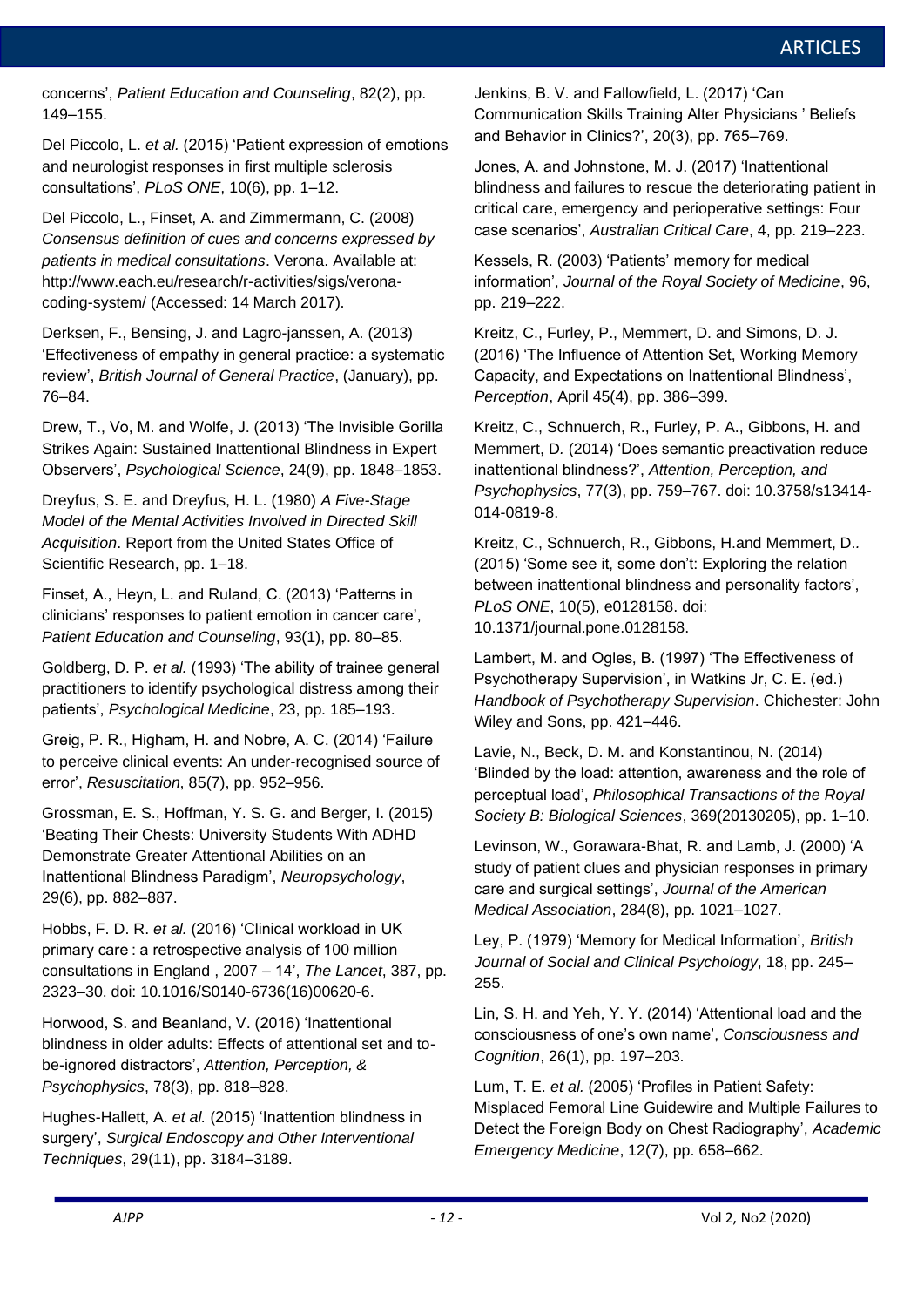Mazzi, M. A. *et al.* (2013) 'How do lay people assess the quality of physicians' communicative responses to patients' emotional cues and concerns? An international multicentre study based on videotaped medical consultations', *Patient education and counseling*, 90(3), pp. 347–53.

Mccabe, A. and Peterson, C. (1990) 'What makes a narrative memorable?', *Applied Psycholinguistics*, 11(1), pp. 73–82.

Memmert, D. (2006) 'The effects of eye movements, age, and expertise on inattentional blindness', *Consciousness and Cognition*, 15(3), pp. 620–627.

Morriss, R. K. (1992) 'Interviewing skills and the detection of psychiatric problems', *International Review of Psychiatry*, (4), pp. 287–292.

Most, S. B. and Astur, R. S. (2007) 'Feature-based attentional set as a cause of traffic accidents', *Visual Cognition*, 15(2), pp. 125–132.

Murphy, G. and Greene, C. M. (2015) 'High perceptual load causes inattentional blindness and deafness in drivers', *Visual Cognition*, 23(7), pp. 810–814.

Murphy, G. and Greene, C. M. (2016) 'Perceptual Load Induces Inattentional Blindness in Drivers', *Applied Cognitive Psychology*, 30(3), pp. 479–483.

Murphy, S. and Dalton, P. (2016) 'Out of Touch? Visual Load Induces Inattentional Numbness', *Journal of Experimental Psychology: Human Perception and Performance*, 42(6), pp. 761–765.

Näsholm, E., Rohlfing, S. and Sauer, J. D. (2014) 'Pirate stealth or inattentional blindness? The effects of target relevance and sustained attention on security monitoring for experienced and naïve operators', *PLoS ONE*, 9(1), pp.  $1 - 8$ .

National Transportation Safety Board (1973) *Eastern Airlines Flight 401 crash report*, pp. 1–50.

Neighbour, R. (2005) *The Inner Consultation*. 2nd edn. Oxford: Radcliffe Publishing.

Neisser, U. (1979) 'The control of information pick-up in selective looking', in Pick, A. D. (ed.) *Perception and its development: a tribute to Eleanor J Gibson*. Hove: Psychology Press , pp. 201–219.

Olney, M. (2000) 'Working with Autism and Other Social Communication Disorders', *Journal of Rehabilitation*, 66(4), pp. 51–56.

Raveh, D. and Lavie, N. (2015) 'Load-induced inattentional deafness', *Attention, Perception, & Psychophysics*, 77(2),

pp. 483–492.

Rees, G., Russell, C. and Driver, J. (1999) 'Inattentional Blindness Versus Inattentional Amnesia for Fixated but Ignored Words', *Science*, 286(December), pp. 2504–2507.

Richards, A., Hannon, E. M. and Derakshan, N. (2010) 'Predicting and manipulating the incidence of inattentional blindness', *Psychological Research*, 74(6), pp. 513–523.

Riley, R. *et al*. (2013) 'A comparison of GP, pharmacist and nurse prescriber responses to patients' emotional cues and concerns in primary care consultations', *Patient Education and Counseling*, 91, pp. 65–71.

Roter, D. L., Hall, J. and Aoki, Y. (2002) 'Physician gender effects in medical communication: a meta-analytic review.', *JAMA : the Journal of the American Medical Association*, 288(6), pp. 756–764.

Royal College of General Practitioners (2015) *The Consultation Observation Tool: Detailed Guide to the Performance Criteria*. Available at: http://www.rcgp.org.uk/- /media/Files/GP-training-and-exams/WPBA/COT-Detailed-Guide-to-the-Performance-Criteria.ashx?la=en (Accessed: 31 January 2017).

Salmon, P. (2006) 'The potentially somatizing effect of clinical consultation', *CNS spectrums*, 11(3), pp. 190–200.

Saposnik, G. *et al.* (2016) 'Cognitive biases associated with medical decisions: a systematic review', *BMC Medical Informatics and Decision Making*, 16(138), pp. 1–14.

Schofield, T. P., Creswell, J. D. and Denson, T. F. (2015) 'Brief mindfulness induction reduces inattentional blindness', *Consciousness and Cognition*, 37, pp. 63–70.

Schouten, B. C. and Schinkel, S. (2015) 'Emotions in primary care: Are there cultural differences in the expression of cues and concerns?', *Patient Education and Counseling*, 98(11), pp. 1346–1351.

Sedgwick, P. (2012) 'The Hawthorne effect', *BMJ*, 8262(January), pp. 2011–2012. doi: 10.1136/bmj.d8262.

Simons, D. J. (2010a) *The Monkey Business Illusion - YouTube*. Available at: https://www.youtube.com/watch?v=IGQmdoK\_ZfY (Accessed: 25 January 2017).

Simons, D. J. (2010b) 'Monkeying around with the gorillas in our midst: Familiarity with an inattentional-blindness task does not improve the detection of unexpected events', *i-Perception*, 1(1), pp. 3–6.

Simons, D. J. and Chabris, C. F. (1999) 'Gorillas in our midst: sustained inattentional blindness for dynamic